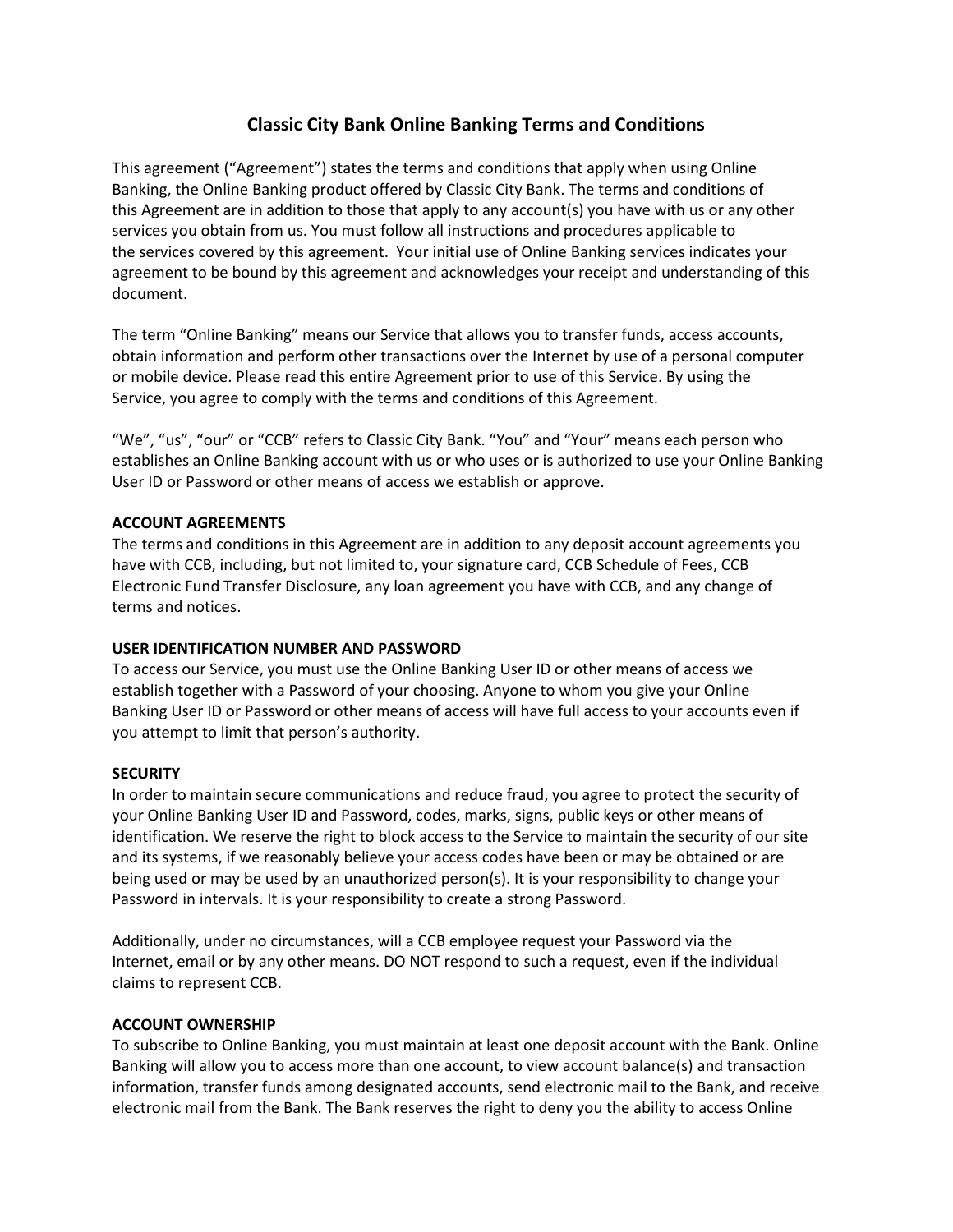Banking, to limit access or transactions or to revoke your access to Online Banking without advance notice to the Customer.

You may not designate any account that requires more than one signature for withdrawals.

#### **ONLINE BANKING TRANSACTIONS**

You, or someone you have authorized by giving them your Online Banking User ID and Password or other means of access (even if that person exceeds their authority), can instruct us to perform the following transactions:

- Make transfers between your qualifying accounts;
- Obtain information that we make available about your qualifying accounts; and
- Obtain other services or perform other transactions that we authorize.

CCB reserves the right to deny access to an account or to deny transactions under circumstances reasonably determined by CCB.

## **LIMITS ON ONLINE BANKING TRANSACTIONS**

You must have sufficient available funds or credit in any account from which you or an authorized user instructs us to make a payment or transfer. You should refer to the deposit agreements and signature cards for legal restrictions and service charges applicable for excessive withdrawals or transfers. Transfers made using the Service are counted against the permissible number of transfers described in the Deposit Agreements.

#### **OUR LIABILITY FOR FAILURE TO COMPLETE PAYMENTS OR TRANSFERS**

We will make any reasonable effort to complete a payment or transfer on time and in the correct amount according to our account agreement with you. Examples of situations in which CCB has no liability for completing payments or transfers include, but are not limited to, the following:

• If, through no fault of ours, you do not have sufficient available funds or credit in the account from which a payment or transfer is to be made, or if the account has been closed or is not in good standing, or if we reverse a payment or transfer because of insufficient funds.

• If any payment or transfer would go over the credit limit of any account.

• If your equipment or ours was not working properly and the breakdown should have been apparent when you attempted to conduct the transaction.

• If you have not given us complete, correct, or current account numbers or other identifying information so that we can properly credit your account or otherwise complete the transaction.

• If you do not properly follow our instructions or if you provide us with incorrect or inaccurate information or fail to correct or tell us about any inaccuracy of which you are aware.

• If you do not instruct us soon enough for your payment or transfer to be received and credited by the time it is due.

• If the funds in the account from which a payment or transfer is to be made are subject to legal process or other claim that restricts the transaction.

• If circumstances or persons beyond our control prevent, delay, intercept or alter the transaction, despite precautions that we have taken.

#### **EQUIPMENT AND SOFTWARE**

You are responsible for the installation, maintenance, and operation of your computer and/or mobile device and its software. CCB is not responsible for any errors or failures from any malfunction of your computer and/or mobile device or its software. CCB is also not responsible for any computer and/or mobile device virus or related problems that may be associated with the use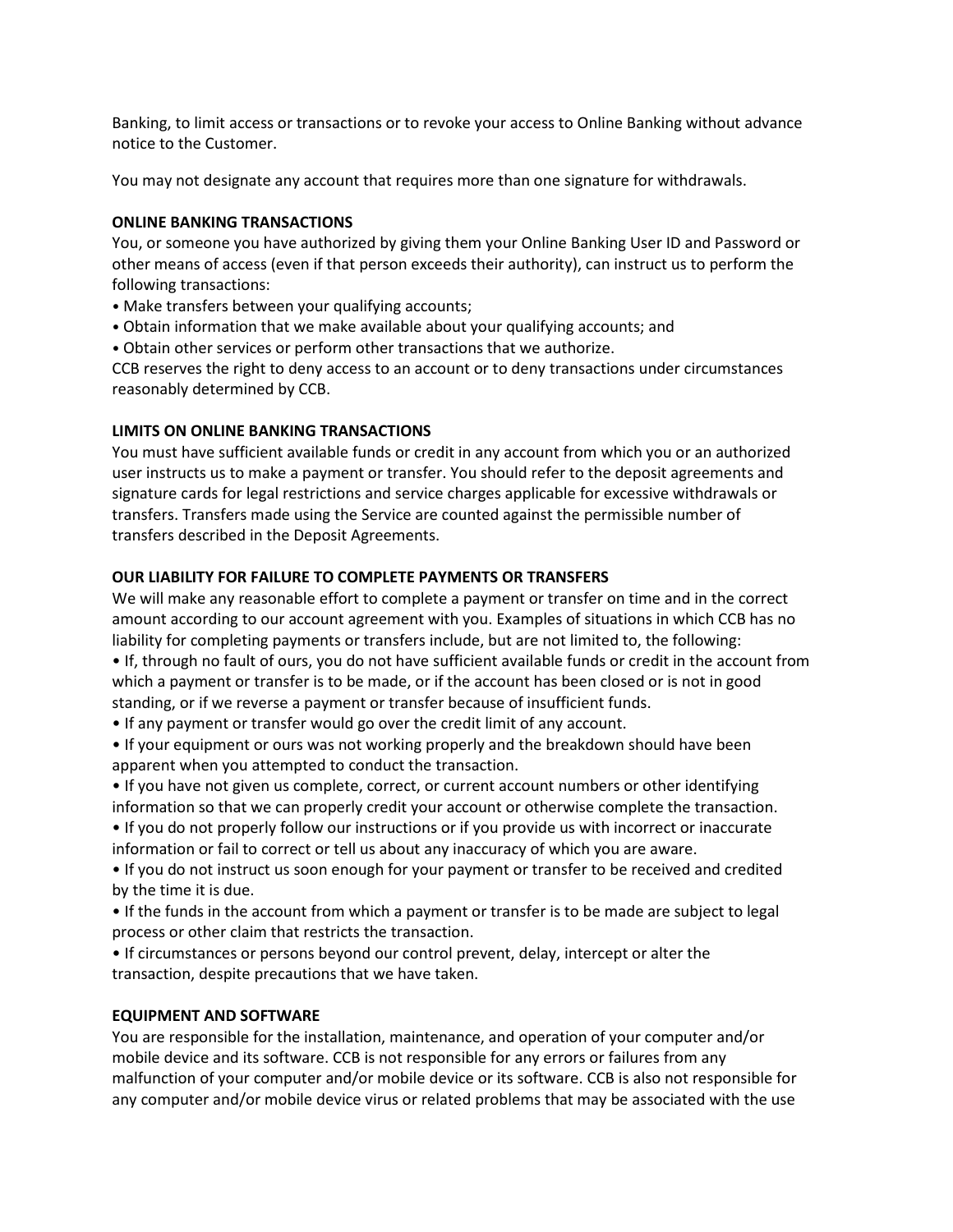of any online system including CCB's online banking products. CCB highly recommends the use of manufacturer endorsed virus detection software.

#### **BUSINESS DAYS**

Our Service is generally available 24 hours a day, 7 days a week, except during maintenance periods. However, we only process transactions and update information on business days. Our business days are Monday through Thursday (9:00 AM – 4:30 PM EST) and Friday (9:00 AM – 5:00 PM EST). Federal Bank holidays are not included. Any banking transactions or payments made on a day that is not a business day or made after closing time on a business day will be treated as if they were made on the next CCB business day.

Account information displayed through Online Banking is current information. Funds transfers between account(s) initiated using Online Banking and received by the bank by 6:00 PM EST Monday through Friday will be effective on the current business day. Funds transfers initiated and received after 6:00 PM EST Monday through Friday or on any other non-business day will be effective the following business day.

## **DOCUMENTATION**

The Bank will not provide any receipt or documentation of any transfers other than the regular monthly statement associated with the banking account. Any transfer will be accompanied with a corresponding confirmation number. You should print this confirmation number and use it to verify the transfer on your monthly statement.

#### **STATEMENTS**

Your Online Banking payments and transfers will be indicated on your periodic statements we provide or make accessible to you for your accounts. You agree to notify us promptly if you change your address or if you believe there are any errors or unauthorized transactions on any statement or statement information.

## **ELECTRONIC MAIL (EMAIL)**

Electronic mail to the bank may be delayed; therefore, if you need the bank to receive information concerning your account immediately, you must contact us in person or by telephone (i.e. stop payments, to report a lost or stolen debit card or to report unauthorized use of your account). We shall have a reasonable period of time after receipt to act on requests or information you send by electronic mail.

## **YOUR LIABILITY**

You are liable for all transactions that you or anyone that you authorize performs, even if the person you authorize exceeds their authority. If you have given someone your Online Banking User ID and Password or other means of access and want to terminate that person's authority, you must change your password or other means of access or take additional steps to prevent further access by such person.

If you notify CCB within two (2) business days of an unauthorized payment, you can lose no more than \$50.00. If you do not tell us within two (2) business days after you learn of the loss or theft of your Password or account number(s), and we can prove we could have stopped someone from using your Password or account number(s) without your permission if you had notified us, then you could lose as much as \$500.00.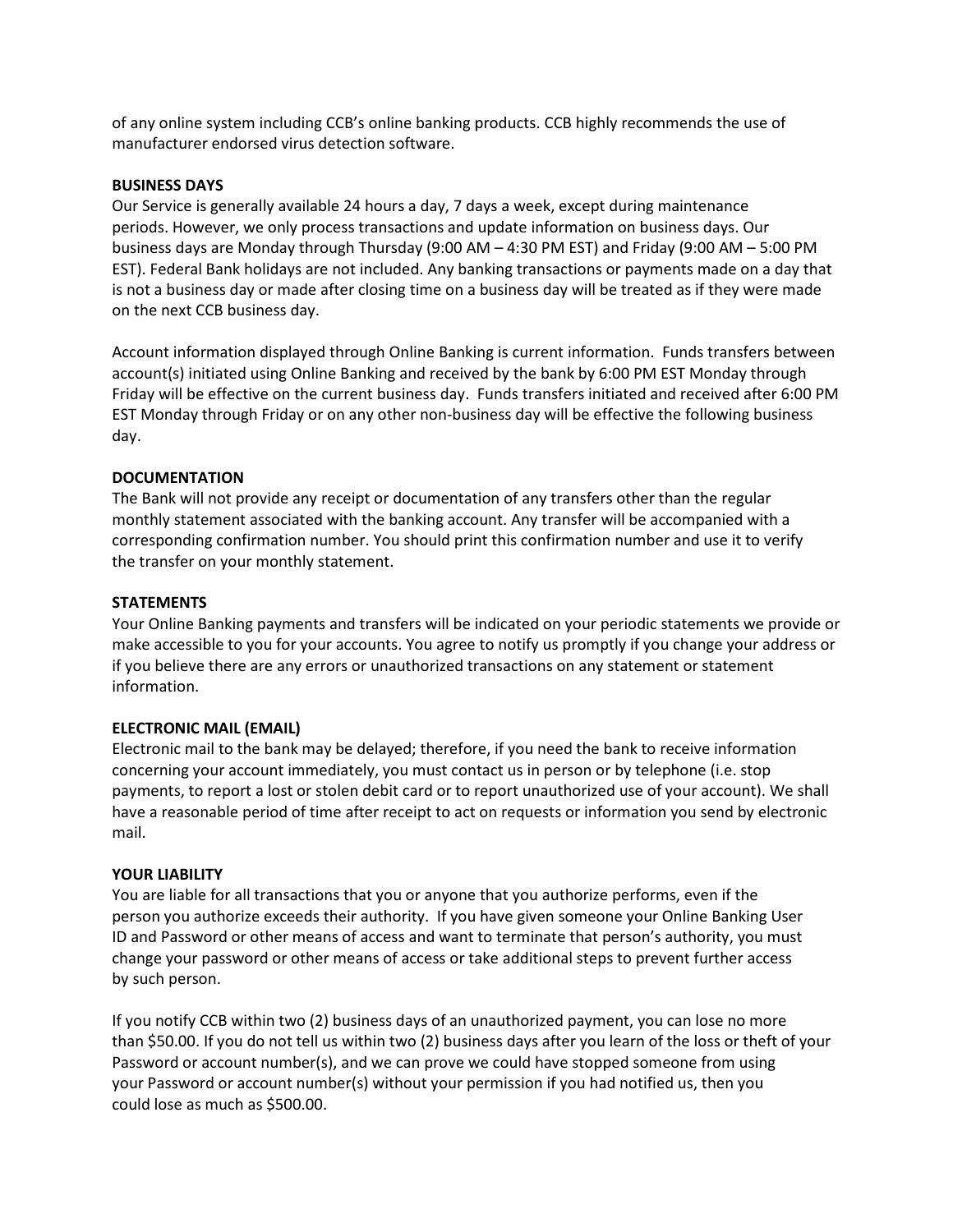Also, should your statement show bank transactions or payments that you did not make or authorize, please tell us immediately. If you do not tell us within 60 days after the statement was mailed, you may not get back any of the money you lost if we can show that we could have stopped the unauthorized banking transaction(s) or payment(s) if you had notified us in time. You agree to assist CCB in its efforts to recover any funds that were transferred or paid without your permission or consent.

## **ERRORS OR QUESTIONS**

## *This error resolution notice applies to consumers only.*

In case of errors or questions about your electronic transfers, call or write us at the telephone number or address listed below, if you think your statement or receipt is wrong or if you need more information about a transfer listed on the statement or receipt. We must hear from you no later than 60 days after we sent the FIRST statement on which the problem or error appeared.

1. Tell us your name and account number (if any).

2. Describe the error or the transfer you are unsure about, and explain as clearly as you can

why you believe it is an error or why you need more information.

3. Tell us the dollar amount of the suspected error.

If you tell us orally, we may require that you send us your complaint or question in writing within 10 business days.

We will tell you the results of our investigation within ten (10) business days after notice of the problem and will correct any error promptly. If we need more time, however, we may take up to ninety (90) days to investigate complaints or questions concerning foreign-initiated transfers, or up to forty-five (45) days to investigate all other electronic transfers. If we need this extended time to investigate, we will provisionally credit your account within ten (10) business days for the amount you think is in error. You will have the use of the money during the time it takes us to complete the investigation. If we decide no error occurred, we will send you a written explanation within three (3) business days after our investigation is completed. You may ask for copies of the documents we used in our investigation by sending a request to:

## CLASSIC CITY BANK P.O. BOX 7238 ATHENS, GA 30604

## **DISCLOSURE OF ACCOUNT INFORMATION TO THIRD PARTIES**

We will disclose information to third parties about your account, the banking transactions(s) or the payment(s) you make only in the following situations:

- Where it is necessary for completing banking transactions or bill payments.
- In order to verify the existence and condition of your account(s) to a third party, such as a credit bureau.
- In order to comply with laws, government agency rules or orders, or officials having legal authority to request such information.
- If you instruct us to do so.

## **UNAUTHORIZED TRANSACTIONS OR LOSS OR THEFT OF YOUR ONLINE BANKING USER ID OR PASSWORD**

If you believe your Online Banking User ID, Password or other means of access have been lost or stolen or that someone has used them without your authorization, call us immediately at (706)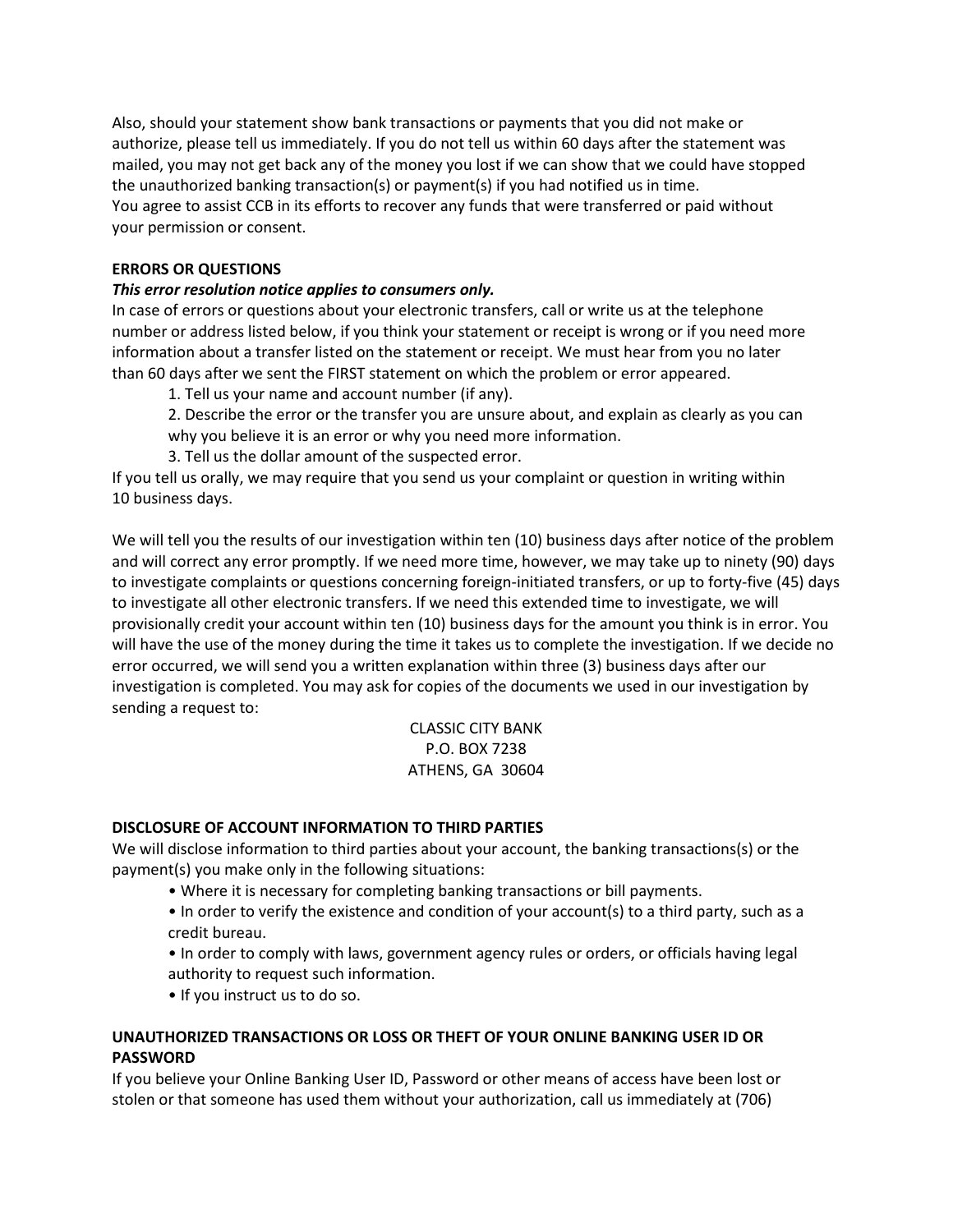222-2265, email us at info@classiccitybank.com or write the bank at Classic City Bank, P.O. Box 7238, Athens, GA 30604.

#### **JOINT ACCOUNTS**

The provisions of this "Joints Accounts" section apply if your accounts subject to the Service with us are joint. Each of you is jointly and severally obligated under the terms of this agreement as well as the original account agreement(s) governing your joint accounts. Each of you acting alone may perform transactions, obtain information, terminate this agreement, or otherwise transact business, take actions or perform under this agreement. We are not required to obtain the consent of, or notify either of you of actions taken by the other. However, each of you will only be permitted to access accounts for which you are an owner or authorized user. Each of you individually releases us from any liability and agrees not to make any claim or bring any action against us for honoring or allowing any actions or transactions where the person performing the action or transaction is one of you or is otherwise authorized to use your internet banking accounts. Each of you agrees to indemnify us and hold us harmless from and against any and all liability (including, but not limited to, reasonable attorney fees) arising from any such claims or actions.

#### **FEES**

You agree to pay all fees applicable to the Service. These fees are listed in our schedule of fees and are subject to change from time to time. Without limiting the generality of the foregoing, you agree that we may impose a fee for research requested by you. You authorize us to deduct all fees from your primary service account or, to the extent your primary service account lacks sufficient funds, from any of your other accounts maintained with us. You also acknowledge that these fees are in addition to any costs you incur for the telephone service or Internet service provider you use to access the Service.

## **NEW SERVICES**

Classic City Bank may, from time to time, offer and introduce new online banking products and services. We will notify you of these new services and products. By using these services when they become available, you agree to be bound by the rules which have been communicated to you concerning these services.

## **TERMINATION OF ACCOUNT ACCESS**

If, at any time, you do not comply with the terms of this Agreement and the agreement that governs your deposit accounts that you can access through this Service, we can terminate your access to those accounts.

Your account can be terminated for non-payment of fees (if applicable) or if your accounts are not properly maintained with us.

## **ALERTS**

Your enrollment in Classic City Bank Online Banking and/or Mobile Banking (the "Service") includes enrollment to receive transaction alerts and notifications ("Alerts"). Alerts are electronic notices from us that contain transactional information about your account(s). Account Alerts and Additional Alerts must be managed and/or added online through the Service. We may add new alerts from time to time or cancel old alerts. We usually notify you when we cancel alerts, but are not obligated to do so. We reserve the right to terminate its alerts service at any time without prior notice to you.